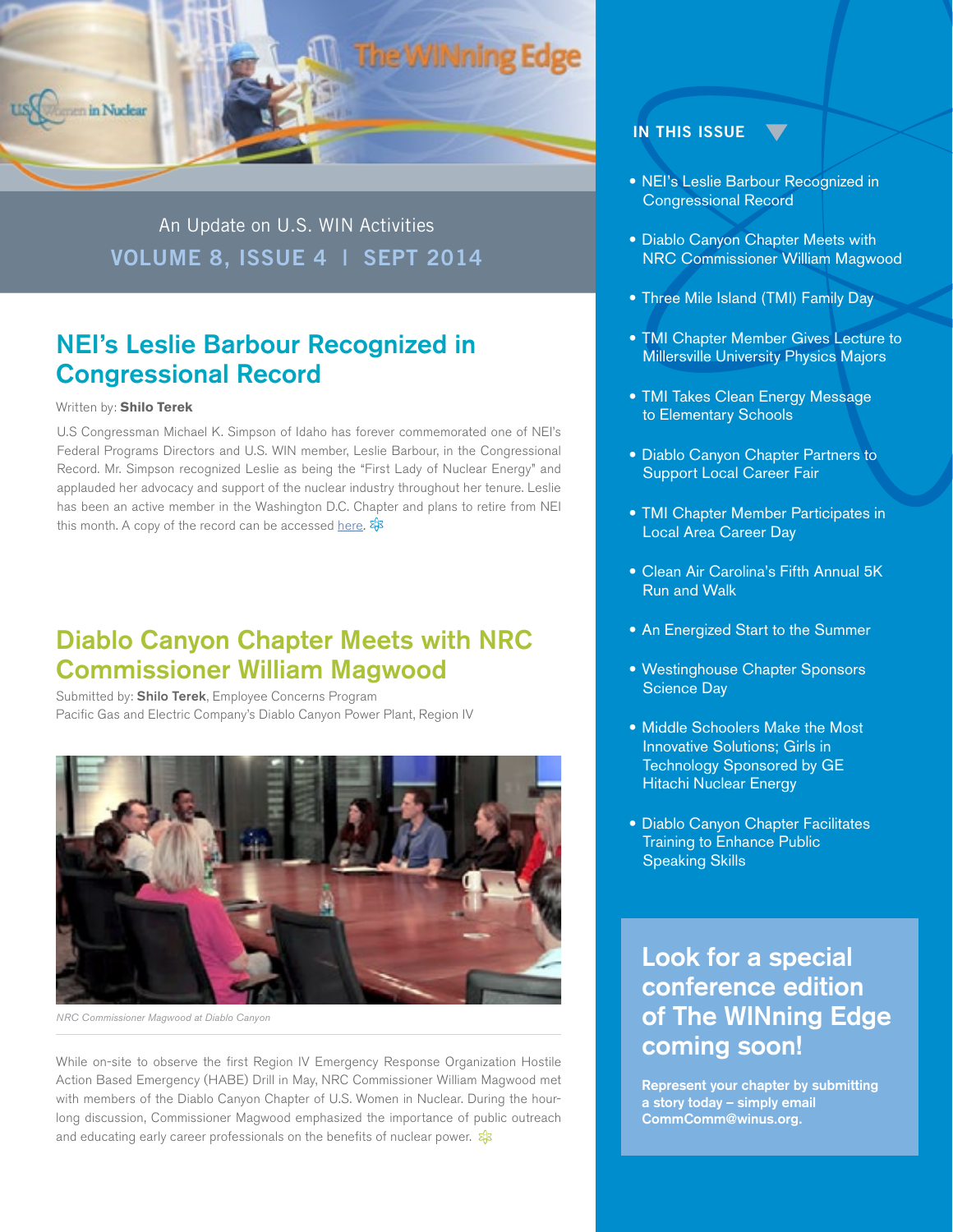## Three Mile Island (TMI) Family Day

Submitted by: Carolyn Flory-MaGatz, Department Administrator TMI Chapter Co-Chair TMI/Exelon Generation Region I

The TMI Chapter supported the station at the recently hosted TMI Family Day for employees and their families. "Bring Your Family to Work Day" allowed employees to show family members where they work and show off the plant. Preparations included registration forms to obtain information required by Security in order to enter the plant and creation of a tour schedule with designated groups entering the Protected Area every 15 minutes. Security created custom commemorative badges for family members entering the plant. Employees escorted their families on a tour of the Unit 1 power block. The tour route went through the turbine building, an opportunity to see the turbine and Unit 1 control room then through the mechanical and electrical maintenance shops.

Family Day also included a lunch of BBQ chicken, burgers, hot dogs and ice cream. There was music and two photo booths with photos depicting the control room and the plant. PPE was provided to anyone who wanted to get dressed up for the pictures.

A children's booth was set up where the youngsters took a quiz around safety to win a tie-dye t-shirt that read, "You work safely at TMI…and I'm the Reason why!" There was finger painting for kids of all ages to put their thumbprint on a "Thumbs Up for Safety" banner that was subsequently displayed in the TMI cafeteria. For more fun, the kids could jump in the bounce house and take a slide to exit.

Overall, the Family Day committee meetings and extensive organization of the event paid off and was touted as a huge success. The TMI Chapter was able to show the community all the career opportunities available for women in the nuclear industry including engineering, operators, chemists, human resources and administration. Family members went home with more knowledge about the nuclear industry, how it works, and had the opportunity to see where their family member works.  $\frac{1}{2}$ 



*Don Clements and Alyse McDowell working at the PPE stations handing out hardhats, ear plugs and safety glasses to all the guests before they entered the plant.*



*Deb McKinney and Diane Schneider supporting the welcome table where commemorative bags and trinkets were handed out to all the visitors.*



*Kids enjoying the bounce house.*

### TMI Chapter Member Gives Lecture to Millersville University Physics Majors

Submitted by: Leah Gallek, Senior Operations Procedure Writer, TMI/Exelon Generation, Region I



Leah Gallek, a TMI chapter member, gave a lecture to the physics majors at Millersville University in April. Leah, a 2006 graduate of Millersville University, works as a Reactor Operator and recently promoted to a Senior Operations Procedure Writer at TMI. The lecture gave an overview of nuclear theory and how nuclear energy is converted into electricity. The lecture also covered the three major accidents in commercial nuclear history, Three Mile Island in 1979, Chernobyl in 1986 and Fukushima in 2011. Students were given an opportunity to ask questions, such as the safety precautions that are taken in nuclear generation and also how to enter into a career in nuclear power. Following the lecture there was a student and faculty dinner where more questions were answered in an informal setting. \$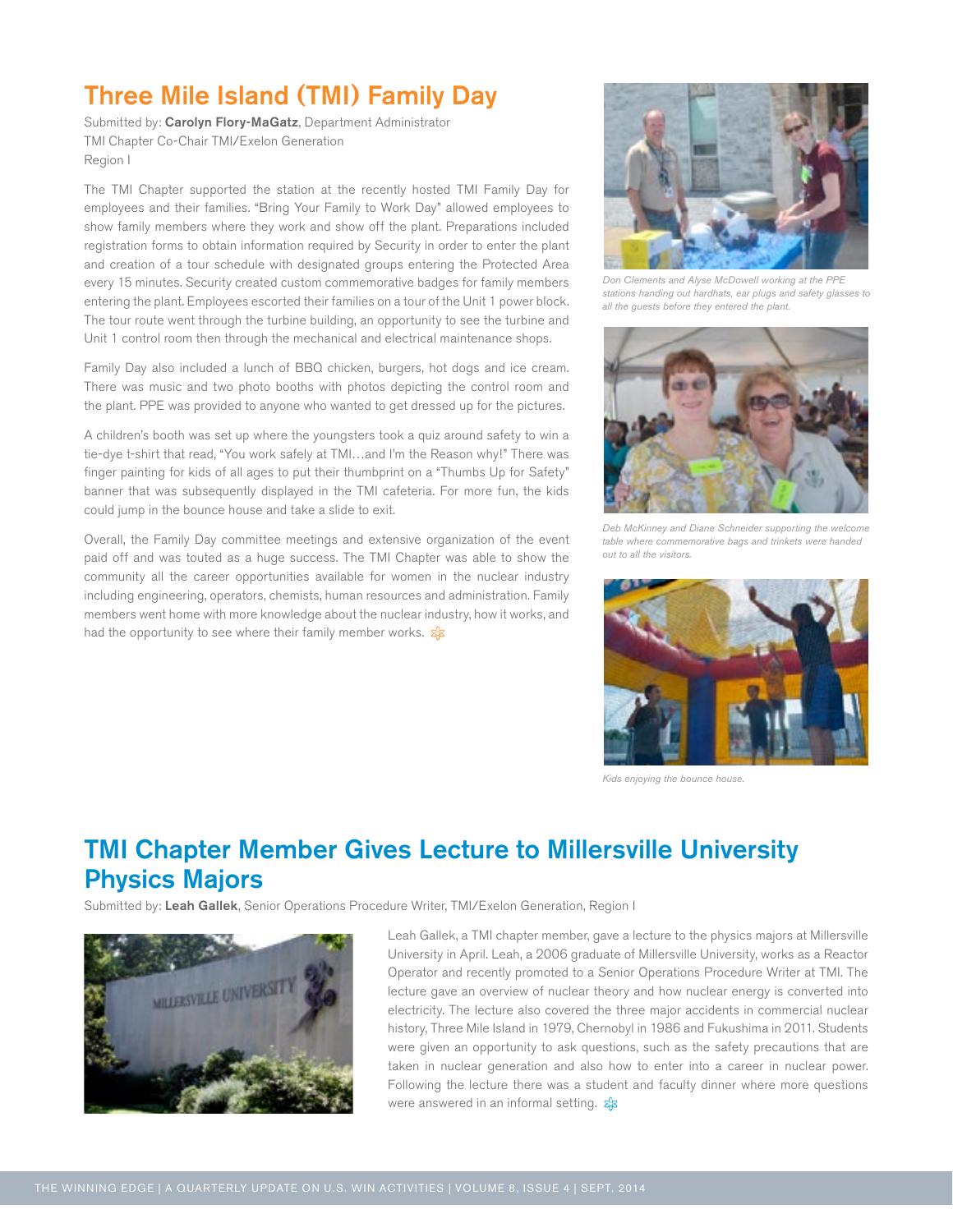#### TMI Takes Clean Energy Message to Elementary Schools

Submitted by: Patty Handy, Sr. Rad Pro ALARA Specialist, TMI/Exelon Generation, Region I

Approximately 250 local Middletown, PA students and teaching professionals learned about clean green nuclear energy production and the careers available in nuclear power generation from TMI chapter members Tammy Hanlon, Sr Chemist, Patty Handy, Sr. Radiological Protection ALARA (As Low As Reasonably Achievable), Specialist and Marco Wolf, Mechanical Maintenance First Line Supervisor (FLS).

In May, approximately 200 first through five grade students took turns in small groups listening and learning for 25-minute sessions during the John Kunkel Elementary School Career Day located in Middletown, PA.

Ms. Patty dressed out for the students in partial protective clothing explaining when it is worn and how it protects workers from radioactive contamination. A brief summary was given of the jobs she held while growing up and classes attended prior to getting into the field of



Radiation Protection. The students learned the basics of how a nuclear power plant works and why it considered clean green energy. They also acted out the main processes using their own "fuel fission fingers" to better understand how heat is produced. It was explained that because you can't see, hear, smell or touch radiation, special instruments need to be used to find it. The students were then given a demonstration using a survey meter to show how the instrument detects radiation. Questions from the students were all over the spectrum from "how much money do you make" to "how much radiation is in the universe". As the focus of the day was careers, the students were to pick something they enjoy doing, putting the effort in to learn all they can on the subject and provided with the message that it's ok to change as to become whatever they want if they work for it.

Also in May, the Londonderry Elementary Schools third grade students were presented with this year's Exelon Generation 'Gabby Green – The Power of Clean Energy' hosted by Tammy Hanlon and Patty Handy. The students learned about the different types of clean energy (water, solar, wind, nuclear) there are today and a summary of how each one worked. The students were given a detailed overview of how a nuclear power generation plant works that included photos of actual plant equipment that even shows the 'blue glow' from fuel in the core. The students asked many questions and enjoyed participating in making nuclear power using their bodies. \$

### Diablo Canyon Chapter Partners to Support Local Career Fair

Submitted by: Shilo Terek, Employee Concerns Program, Pacific Gas and Electric Company's Diablo Canyon Power Plant, Region IV

The Diablo Canyon Chapter, in partnership with the Diablo Canyon Chapter of North American Young Generation in Nuclear, attended a local career fair to infuse interest in the nuclear industry and share employment opportunities. The career fair was held at a local middle school in April and was attended by dozens of local and regional employers.

The Diablo Canyon Chapter supports dozens of outreach activities each year, directly supporting the U.S. WIN outreach pillar. \$



*Pictured left to right: Volunteers: Tom Esser, Danielle Power, Greg Larson, Daniel See, Heather Lewis and Meenakshi Joshi*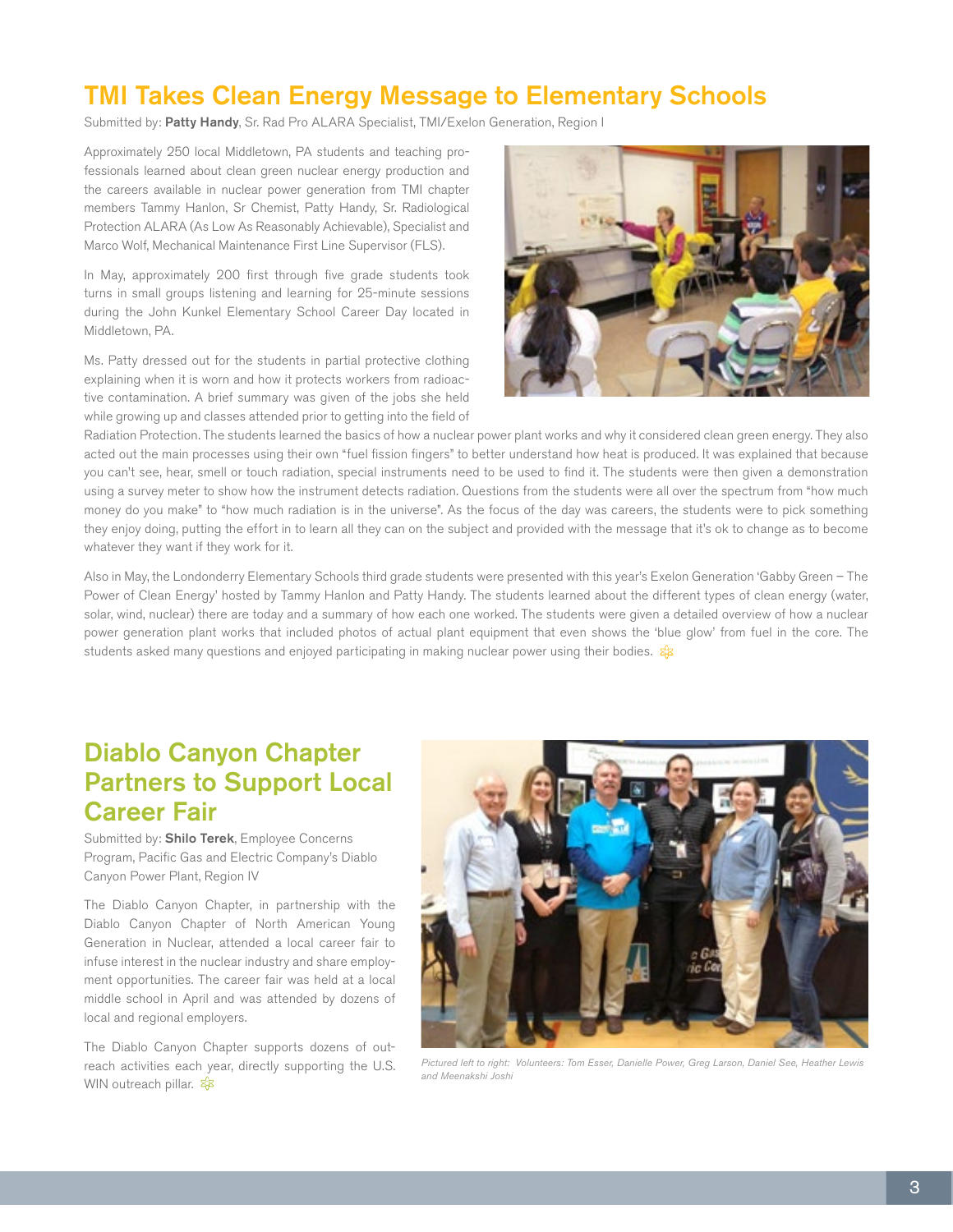#### TMI Chapter Member Participates in Local Area Career Day

Submitted by: Jermaine Pickett, Work Week Manager, TMI/Exelon Generation, Region I

TMI chapter member Jermaine Pickett participated in one of the local elementary school's annual career fair held on in May in Middletown, PA. Jermaine is a Work Week Manager with Operations and Maintenance experience. TMI, along with many other local area businesses, supported the career fair by providing the elementary school students a description of careers that are in their community.

The setup of the career day promoted interaction between the students and the local community business professionals. The students were able to ask the presenter a multitude of questions and view interactive material.

Jermaine discussed the wide variety of job opportunities available at TMI as well as the basic operation of a nuclear power plant, how operators obtained their positions, and her personal background. The students all showed great interest and were already aware of several nuclear facts and uses.

It was a fun day for both the local business professionals and the students. &B



#### Clean Air Carolina's Fifth Annual 5K Run and Walk

Submitted by: Kara L. Lukehart, Administrative Assistant, President of URS WIN Chapter, URS, Fort Mill, S.C., Region II

In June, U.S. WIN members from AREVA Inc. and URS teamed up as "Nuke Girls on the Block" to participate in Clean Air Carolina's 5th Annual 5K Run & Walk for Clean Air at Rural Hill Farm in Huntersville, N.C. The team wore "Go Green. Go Clean. Go Nuclear." shirts with "Know Nukes #nuclearmatters" on the back to promote nuclear energy as a carbon-free source. Participants included Suzanne Delica, Fariba Gartland and Mamie Mason of AREVA Inc., and Devon Atkins and Kara Lukehart of URS.

Clean Air Carolina's mission is to ensure cleaner air quality for all North Carolinians through education and advocacy and by working with its partners to reduce sources of pollution. For more information, go to cleanaircarolina.org. \$



*Team "Nuke Girls on the Block"- Fariba Gartland, Kara Lukehart, Suzanne Delica, Devon Atkins, Mamie Mason, and mascot Cole Lukehart.*

*Cole, the "Nuclear Pup" in his "Go Nuclear" shirt.*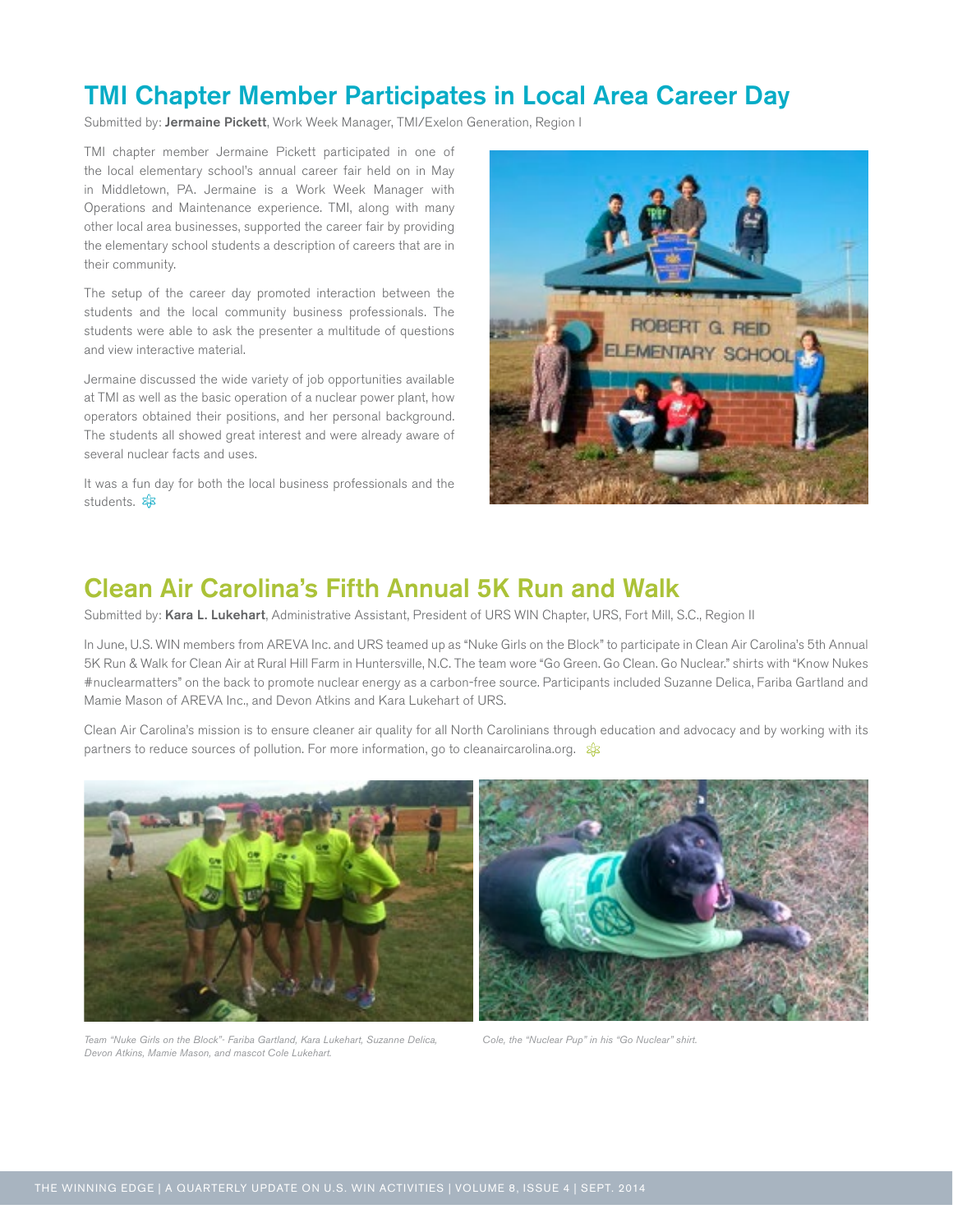### An Energized Start to the Summer

Written by: Bev Martin, Areva, Inc., Region II

The fast approaching long hot days of summer did not slow down the activities for the AREVA Chapter. Members participated in the Central Virginia United Way Day of Caring by sponsoring two projects: a food drive benefiting the Campbell County Rural Emergency Assistance Program (REAP) and a games and crafts collection benefiting Tiny Angels Early Learning Center.

Collections were made at AREVA's Lynchburg locations, and the response from employees was tremendous. Both organizations were overwhelmed by the generosity of AREVA's employees upon receiving boxes of food, toys and games collected during the drives.

In June the chapter's Awards and Recognition committee reviewed scholarship applications submitted by a pool of high school seniors graduating with a cumulative GPA of 3.0 (on a scale of 4.0) or higher who had applied to a two-year or four-year college or university. Scholarships of \$1,000 each were awarded to Benjamin Ottoman, a senior at Jefferson Forest High School, who plans to study computer engineering at the University of Virginia in Charlottesville, Virginia, and Logan Davenport, a senior at Liberty High School, who plans to study computer engineering at Virginia Tech in Blacksburg, Virginia.

Also in June the chapter's Professional Development committee facilitated a meaningful book discussion of Daring Greatly by Brene Brown. The book's discussion helped to foster self-development, a positive attitude and encouragement among the chapter members.





According to members, details of the book left a lasting impression. The author's final thoughts regarding her favorite quote from Theodore Roosevelt stood out: "It is not the critic who counts, not the man who points out how the strong man stumbles, or where the doer of deeds could have done better. The credit belongs to the man who is actually in the arena, whose face is marred by dust and sweat and blood; who strives valiantly; who errs, who comes short again and again, because there is not effort without error and short coming; but who does actually strive to do the deeds; who knows great enthusiasms, the great devotions; who spends himself in a worthy cause; who at best knows in the end the triumph of high achievement, and who at worst, if he fails, at least fails while daring greatly..."

Through these activities and more the AREVA Chapter continues to be committed to the productive and safe use of nuclear energy, science and technologies in the advancement of nuclear power and related fields and has members that support activities that advocate the positive attributes of nuclear energy and technologies.  $\frac{1}{2}$ 

#### Westinghouse Chapter Sponsors Science Day

Submitted by: Jessica Tatarczuk, Senior Engineer, Westinghouse Electric, Windsor, Connecticut, Region I

In June, the Westinghouse Chapter in Windsor, Connecticut sponsored a science day at the Burns Latino Studies Academy in Hartford, Connecticut. The school's fifth graders gathered in the school auditorium to witness two members of the staff from the Connecticut Science Center share "Forces in Motion." Through the use of simple examples, they showed the children the forces of physical laws, including centrifugal force, gravity, air resistance, and the explosive nature of air pressure. The hour-long show was interactive and engaging for the children as judged by the laughter and applause. When volunteers were solicited from the audience, every child's hand was raised. Following the demonstration, school Principal Dr. Monica Brase presented Westinghouse-Windsor WIN Karen Randall with a certificate of appreciation for volunteerism and science education. For the last five years, a group of members from the Westinghouse-Windsor WIN chapter has mentored 10-12 fifth grade girls in science



on a monthly basis throughout the school year. Each year, the chapter also sponsors a larger event, to teach science and engineering to the entire fifth grade at the school. This event ended U.S. WIN's participation for this school year. Members look forward to the experience with a new fifth grade class next year.  $\frac{2}{3}$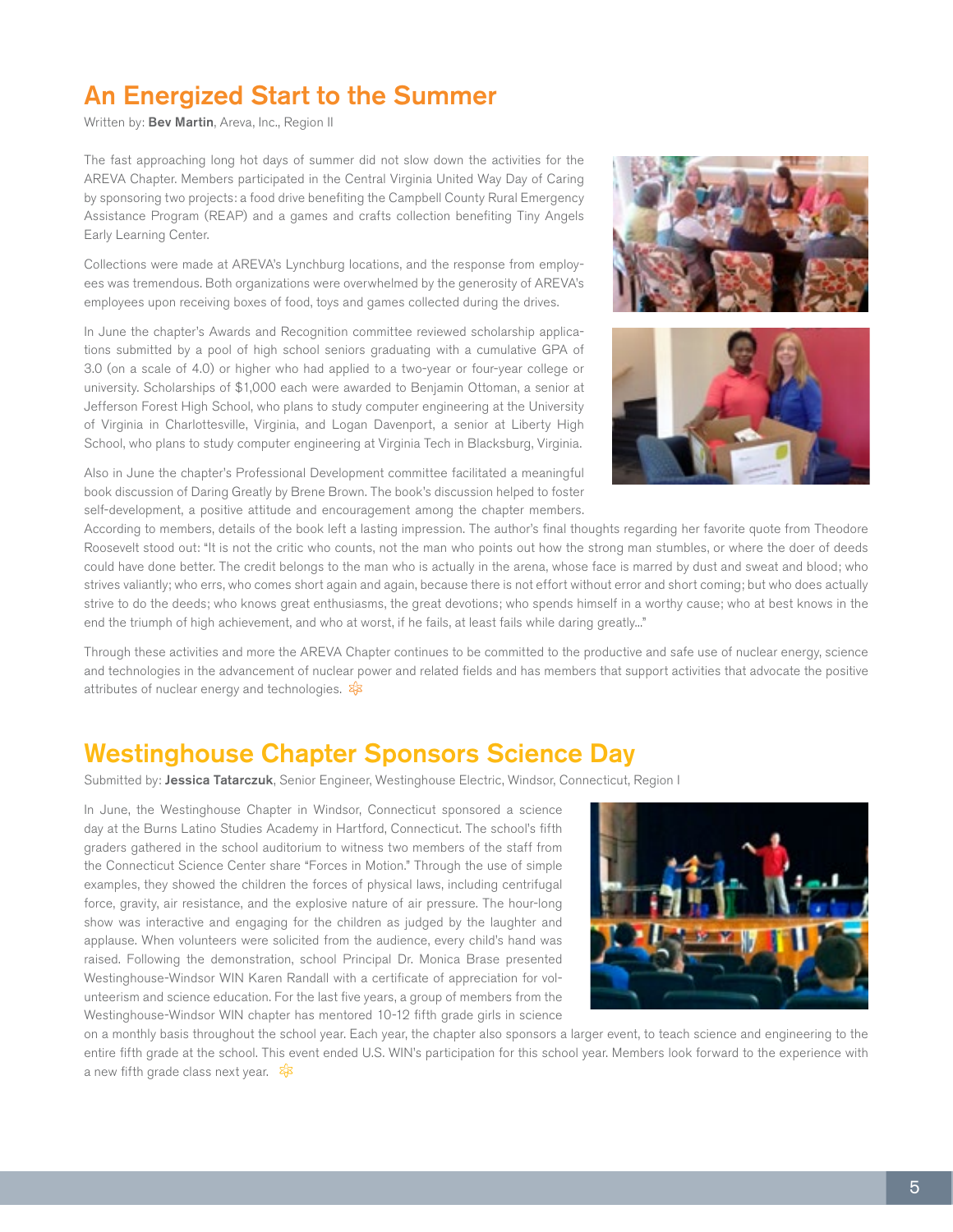### Middle Schoolers Make the Most Innovative Solutions; Girls in Technology Sponsored by GE Hitachi Nuclear Energy

Submitted by: Ashley Culler, Project Manage, GE Hitachi Nuclear Energy, Region II







*Students constructing their innovative solution.* 



*Evan Cottingham presentation on GE's various industries.*

Sitting on the edge of their seats, 65 Wilmington, NC middle school girls watched in anticipation as a train strapped with rockets propels down the tracks toward a nuclear fuel transport container. BANG! The container flies 50 feet the air and lands on the ground with a thud potentially damaging the contents.

The video demonstrated the challenge the girls recreated for the May 16, 2014 Girls in Technology Day sponsored by GE Hitachi Nuclear Energy (GEH). Girls from six different middle schools were combined into eight groups and instructed to design the most robust transport container for nuclear fuel rods, keeping in mind budget and time constraints.

The girls were told new nuclear "fuel rods" had been invented, built of dried spaghetti attached to several pieces of clay. They were then instructed to design the best transportation container to protect the rods. Each group's invention was put through a drop test (a mock train collision) and then inspected by the GEH volunteers. Awards were given to all the teams and ranged from best teamwork to most innovative solution. This specific challenge was given to nuclear experts over the years and only one other group of GEH interns had the same success of not cracking any "rods." All of the girls exceeded all expectations and every group completed the experiment without breaking any of the "fuel rods." It really demonstrated that young minds create the most innovative and successful designs.

Each team had a professional from the local GE site who acted as a facilitator allowing the girls to interact and ask questions. A teacher from one of the schools stated the GEH mentors "guided the students at a crucial time in their lives. During the middle school years, many girls distance themselves from STEM (Science, Technology, Engineering, Mathematics) subjects." Opportunities like Girls in Technology can be a life-changing day from a career standpoint for local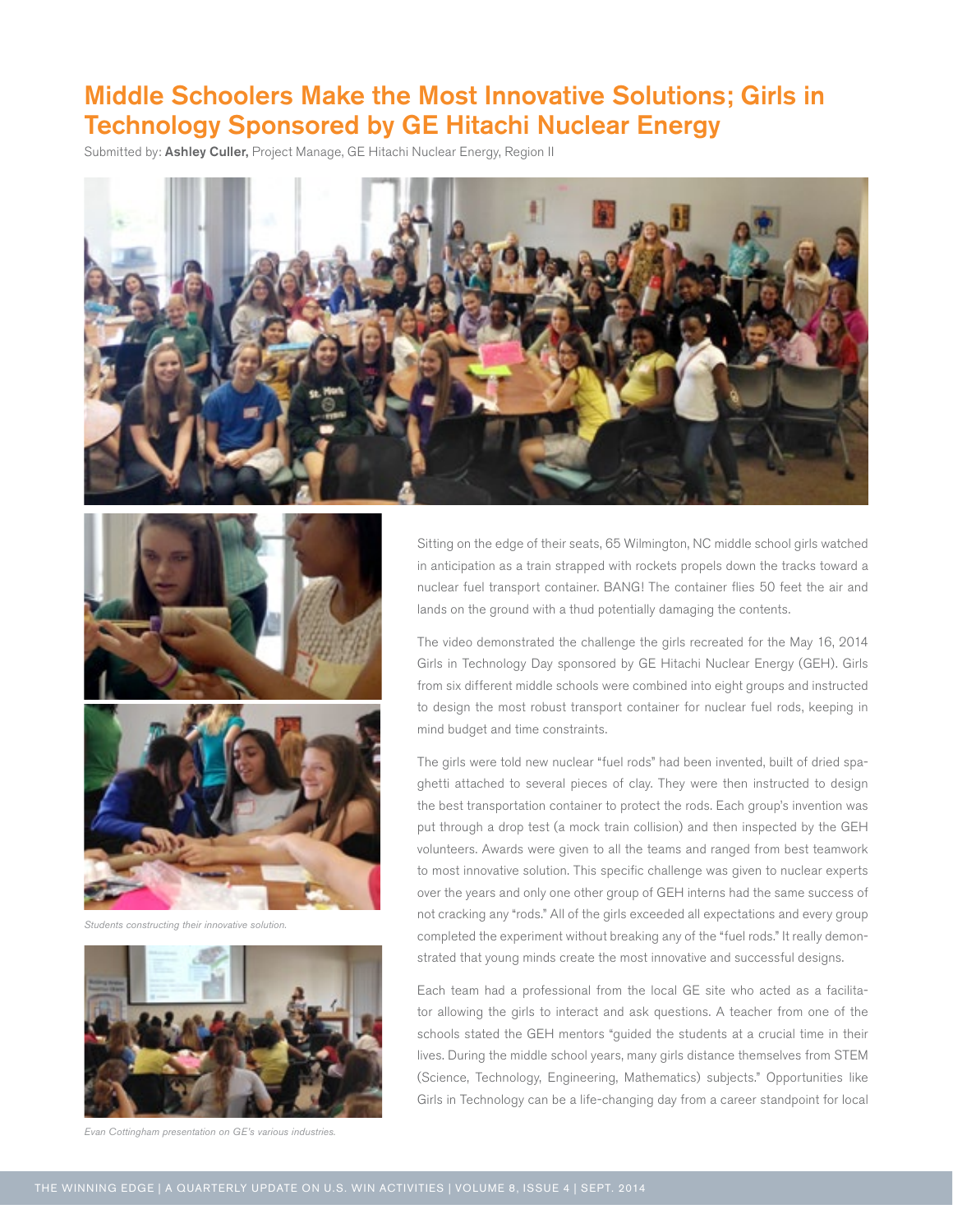students. One student even professed the experience was "the best field trip" she had ever been on!"

They were also exposed to special speaker Evan Cottingham OMLP (Operations Management Leadership Program) who explained the various industries that GE provides. The day was to encourage the girls to further explore their true interests no matter what industry may be in their future.

This workshop was a fantastic opportunity for local middle school girls, as it provided real world hands-on experience with U.S. WIN professionals. Furthermore, students were able to branch out from their comfort zone and work with unfamiliar teammates to complete their tasks. The program shows students how the technical side blends in with the creativity and how engineering is really about problem solving, culminating in an unbelievable experience that sparks student interest in STEM related fields.  $\frac{2}{3}$ 



*The "train" impact test performed on one of the winning designs.*

# Diablo Canyon Chapter Facilitates Training to Enhance Public Speaking Skills

Submitted by: Shilo Terek, Employee Concerns Program, Pacific Gas and Electric Company's Diablo Canyon Power Plant, Region IV

The Diablo Canyon Chapter organized and facilitated a training to enhance public speaking skills. The Chapter enlisted the help of Pacific Gas and Electric Company's Corporate Affairs team to educate members on the company's political positions and how to deliver concise and powerful public comments. This workshop came just weeks before the Nuclear Regulatory Commission hosted the plant's Endof-Cycle meeting for 2013. The program was so successful that the plant repurposed the workshop and opened it up to the entire facility.

What was the key takeaway? Share your story. The most important piece during a public comment opportunity is to caveat your comments and share your personal testimony.

The Diablo Canyon Chapter supports several of professional development activities each year, directly supporting the U.S. WIN professional development pillar. &

### Follow U.S. WIN On Twitter!

Follow **@WomenInNuclear** to keep up with U.S. WIN happenings. We welcome your suggestions and comments by direct message on Twitter or by email to **CommComm@winus.org.** If you'd like to join the Twitter Team, please contact **Kara Lukehar**t at **karalukehart@urs.com** for more information.